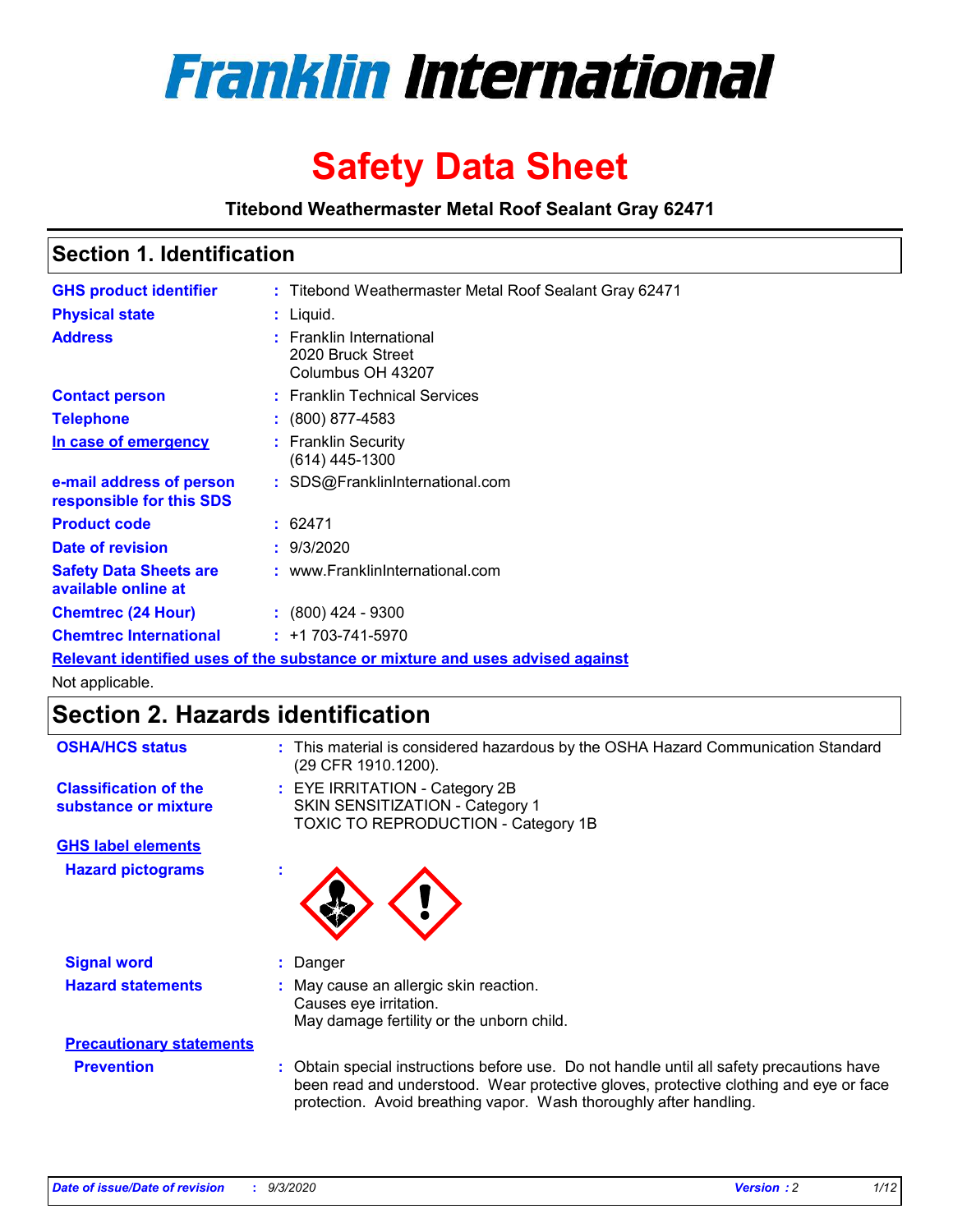## **Section 2. Hazards identification**

| <b>Response</b>                            | : IF exposed or concerned: Get medical advice or attention. Wash contaminated clothing<br>before reuse. IF ON SKIN: Wash with plenty of water. IF IN EYES: Rinse cautiously<br>with water for several minutes. Remove contact lenses, if present and easy to do.<br>Continue rinsing. If eye irritation persists: Get medical advice or attention. |
|--------------------------------------------|----------------------------------------------------------------------------------------------------------------------------------------------------------------------------------------------------------------------------------------------------------------------------------------------------------------------------------------------------|
| <b>Storage</b>                             | : Store locked up.                                                                                                                                                                                                                                                                                                                                 |
| <b>Disposal</b>                            | : Dispose of contents and container in accordance with all local, regional, national and<br>international regulations.                                                                                                                                                                                                                             |
| <b>Hazards not otherwise</b><br>classified | : Product generates methanol during cure.                                                                                                                                                                                                                                                                                                          |

## **Section 3. Composition/information on ingredients**

| <b>Substance/mixture</b> | Mixture |
|--------------------------|---------|
|                          |         |

| <b>Ingredient name</b>       | $\frac{9}{6}$ | <b>CAS number</b> |
|------------------------------|---------------|-------------------|
| 3-aminopropyltriethoxysilane | ՝≤3           | 919-30-2          |
| Dibutyltin dilaurate         | ∣≤0.3         | 77-58-7           |

Any concentration shown as a range is to protect confidentiality or is due to batch variation.

**There are no additional ingredients present which, within the current knowledge of the supplier and in the concentrations applicable, are classified as hazardous to health or the environment and hence require reporting in this section.**

**Occupational exposure limits, if available, are listed in Section 8.**

## **Section 4. First aid measures**

| <b>Description of necessary first aid measures</b> |                                                                                                                                                                                                                                                                                                                                                                                                                                                                                                                                                                                                                                                                                                                                                                           |
|----------------------------------------------------|---------------------------------------------------------------------------------------------------------------------------------------------------------------------------------------------------------------------------------------------------------------------------------------------------------------------------------------------------------------------------------------------------------------------------------------------------------------------------------------------------------------------------------------------------------------------------------------------------------------------------------------------------------------------------------------------------------------------------------------------------------------------------|
| <b>Eye contact</b>                                 | : Immediately flush eyes with plenty of water, occasionally lifting the upper and lower<br>eyelids. Check for and remove any contact lenses. Continue to rinse for at least 10<br>minutes. If irritation persists, get medical attention.                                                                                                                                                                                                                                                                                                                                                                                                                                                                                                                                 |
| <b>Inhalation</b>                                  | : Remove victim to fresh air and keep at rest in a position comfortable for breathing. If<br>not breathing, if breathing is irregular or if respiratory arrest occurs, provide artificial<br>respiration or oxygen by trained personnel. It may be dangerous to the person providing<br>aid to give mouth-to-mouth resuscitation. Get medical attention. If unconscious, place<br>in recovery position and get medical attention immediately. Maintain an open airway.<br>Loosen tight clothing such as a collar, tie, belt or waistband. In case of inhalation of<br>decomposition products in a fire, symptoms may be delayed. The exposed person may<br>need to be kept under medical surveillance for 48 hours.                                                       |
| <b>Skin contact</b>                                | : Wash with plenty of soap and water. Remove contaminated clothing and shoes. Wash<br>contaminated clothing thoroughly with water before removing it, or wear gloves.<br>Continue to rinse for at least 10 minutes. Get medical attention. In the event of any<br>complaints or symptoms, avoid further exposure. Wash clothing before reuse. Clean<br>shoes thoroughly before reuse.                                                                                                                                                                                                                                                                                                                                                                                     |
| <b>Ingestion</b>                                   | : Wash out mouth with water. Remove dentures if any. Remove victim to fresh air and<br>keep at rest in a position comfortable for breathing. If material has been swallowed and<br>the exposed person is conscious, give small quantities of water to drink. Stop if the<br>exposed person feels sick as vomiting may be dangerous. Do not induce vomiting<br>unless directed to do so by medical personnel. If vomiting occurs, the head should be<br>kept low so that vomit does not enter the lungs. Get medical attention. Never give<br>anything by mouth to an unconscious person. If unconscious, place in recovery position<br>and get medical attention immediately. Maintain an open airway. Loosen tight clothing<br>such as a collar, tie, belt or waistband. |
| Most important symptoms/effects, acute and delayed |                                                                                                                                                                                                                                                                                                                                                                                                                                                                                                                                                                                                                                                                                                                                                                           |
| <b>Potential acute health effects</b>              |                                                                                                                                                                                                                                                                                                                                                                                                                                                                                                                                                                                                                                                                                                                                                                           |
| Eye contact                                        | : May cause eye irritation.                                                                                                                                                                                                                                                                                                                                                                                                                                                                                                                                                                                                                                                                                                                                               |
| <b>Inhalation</b>                                  | : No known significant effects or critical hazards.                                                                                                                                                                                                                                                                                                                                                                                                                                                                                                                                                                                                                                                                                                                       |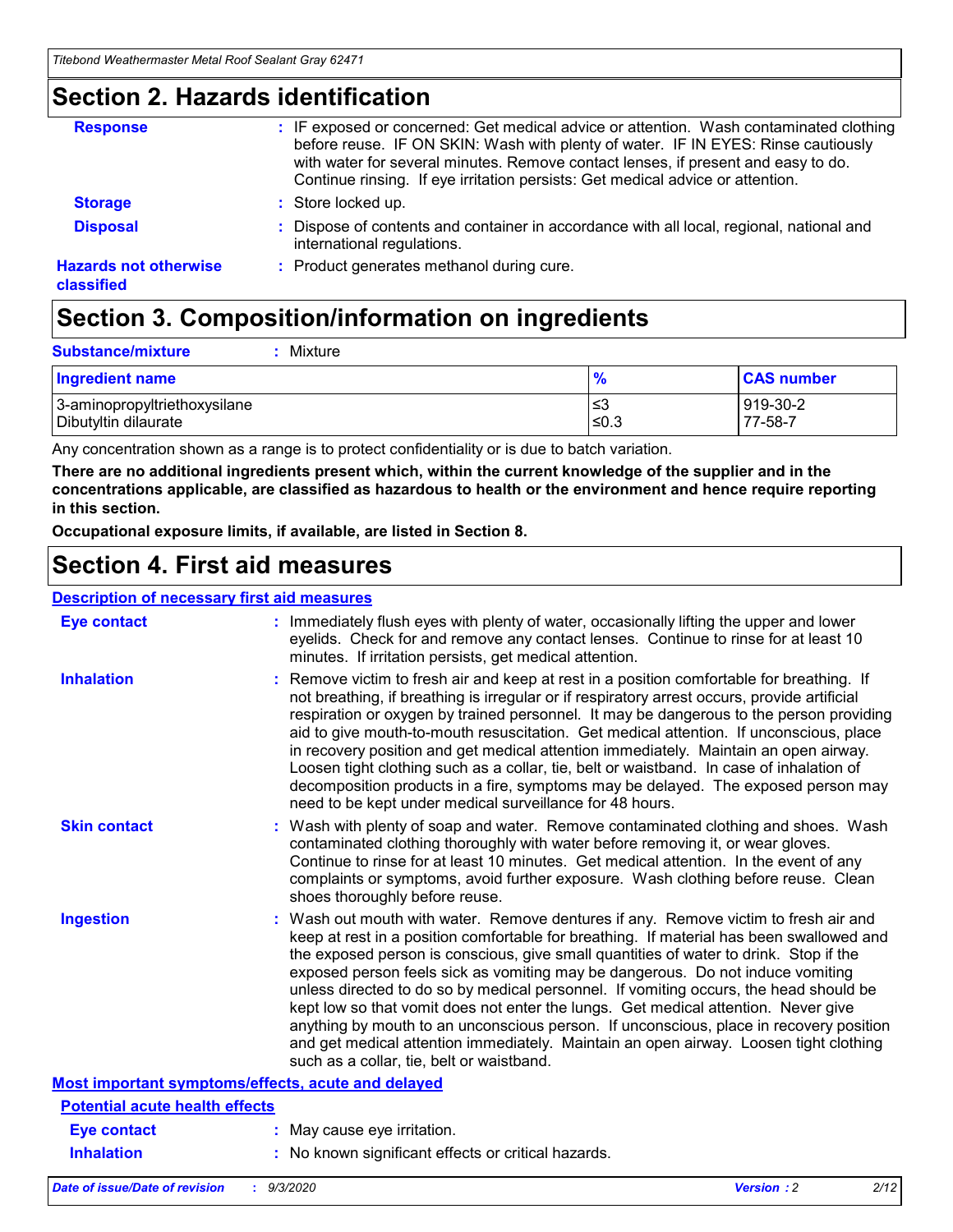| <u>Hiebona Wealhenhasier Melar Koor Sealahi Gray 0247 T</u><br><b>Section 4. First aid measures</b> |                                                                                                                                                                                                                                                                                                                                                                                                                 |
|-----------------------------------------------------------------------------------------------------|-----------------------------------------------------------------------------------------------------------------------------------------------------------------------------------------------------------------------------------------------------------------------------------------------------------------------------------------------------------------------------------------------------------------|
| <b>Skin contact</b>                                                                                 | : May cause skin irritation.                                                                                                                                                                                                                                                                                                                                                                                    |
| <b>Ingestion</b>                                                                                    | : No known significant effects or critical hazards.                                                                                                                                                                                                                                                                                                                                                             |
| <b>Over-exposure signs/symptoms</b>                                                                 |                                                                                                                                                                                                                                                                                                                                                                                                                 |
| <b>Eye contact</b>                                                                                  | : Adverse symptoms may include the following:<br>irritation<br>watering<br>redness                                                                                                                                                                                                                                                                                                                              |
| <b>Inhalation</b>                                                                                   | : Adverse symptoms may include the following:<br>reduced fetal weight<br>increase in fetal deaths<br>skeletal malformations                                                                                                                                                                                                                                                                                     |
| <b>Skin contact</b>                                                                                 | : Adverse symptoms may include the following:<br>irritation<br>redness<br>reduced fetal weight<br>increase in fetal deaths<br>skeletal malformations                                                                                                                                                                                                                                                            |
| <b>Ingestion</b>                                                                                    | : Adverse symptoms may include the following:<br>reduced fetal weight<br>increase in fetal deaths<br>skeletal malformations                                                                                                                                                                                                                                                                                     |
|                                                                                                     | Indication of immediate medical attention and special treatment needed, if necessary                                                                                                                                                                                                                                                                                                                            |
| <b>Notes to physician</b>                                                                           | : In case of inhalation of decomposition products in a fire, symptoms may be delayed.<br>The exposed person may need to be kept under medical surveillance for 48 hours.                                                                                                                                                                                                                                        |
| <b>Specific treatments</b>                                                                          | : No specific treatment.                                                                                                                                                                                                                                                                                                                                                                                        |
| <b>Protection of first-aiders</b>                                                                   | : No action shall be taken involving any personal risk or without suitable training. If it is<br>suspected that fumes are still present, the rescuer should wear an appropriate mask or<br>self-contained breathing apparatus. It may be dangerous to the person providing aid to<br>give mouth-to-mouth resuscitation. Wash contaminated clothing thoroughly with water<br>before removing it, or wear gloves. |

**See toxicological information (Section 11)**

## **Section 5. Fire-fighting measures**

| <b>Extinguishing media</b>                               |                                                                                                                                                                                                     |
|----------------------------------------------------------|-----------------------------------------------------------------------------------------------------------------------------------------------------------------------------------------------------|
| <b>Suitable extinguishing</b><br>media                   | : Use an extinguishing agent suitable for the surrounding fire.                                                                                                                                     |
| <b>Unsuitable extinguishing</b><br>media                 | : None known.                                                                                                                                                                                       |
| <b>Specific hazards arising</b><br>from the chemical     | : In a fire or if heated, a pressure increase will occur and the container may burst.                                                                                                               |
| <b>Hazardous thermal</b><br>decomposition products       | : Decomposition products may include the following materials:<br>carbon dioxide<br>carbon monoxide<br>nitrogen oxides<br>metal oxide/oxides                                                         |
| <b>Special protective actions</b><br>for fire-fighters   | : Promptly isolate the scene by removing all persons from the vicinity of the incident if<br>there is a fire. No action shall be taken involving any personal risk or without suitable<br>training. |
| <b>Special protective</b><br>equipment for fire-fighters | Fire-fighters should wear appropriate protective equipment and self-contained breathing<br>apparatus (SCBA) with a full face-piece operated in positive pressure mode.                              |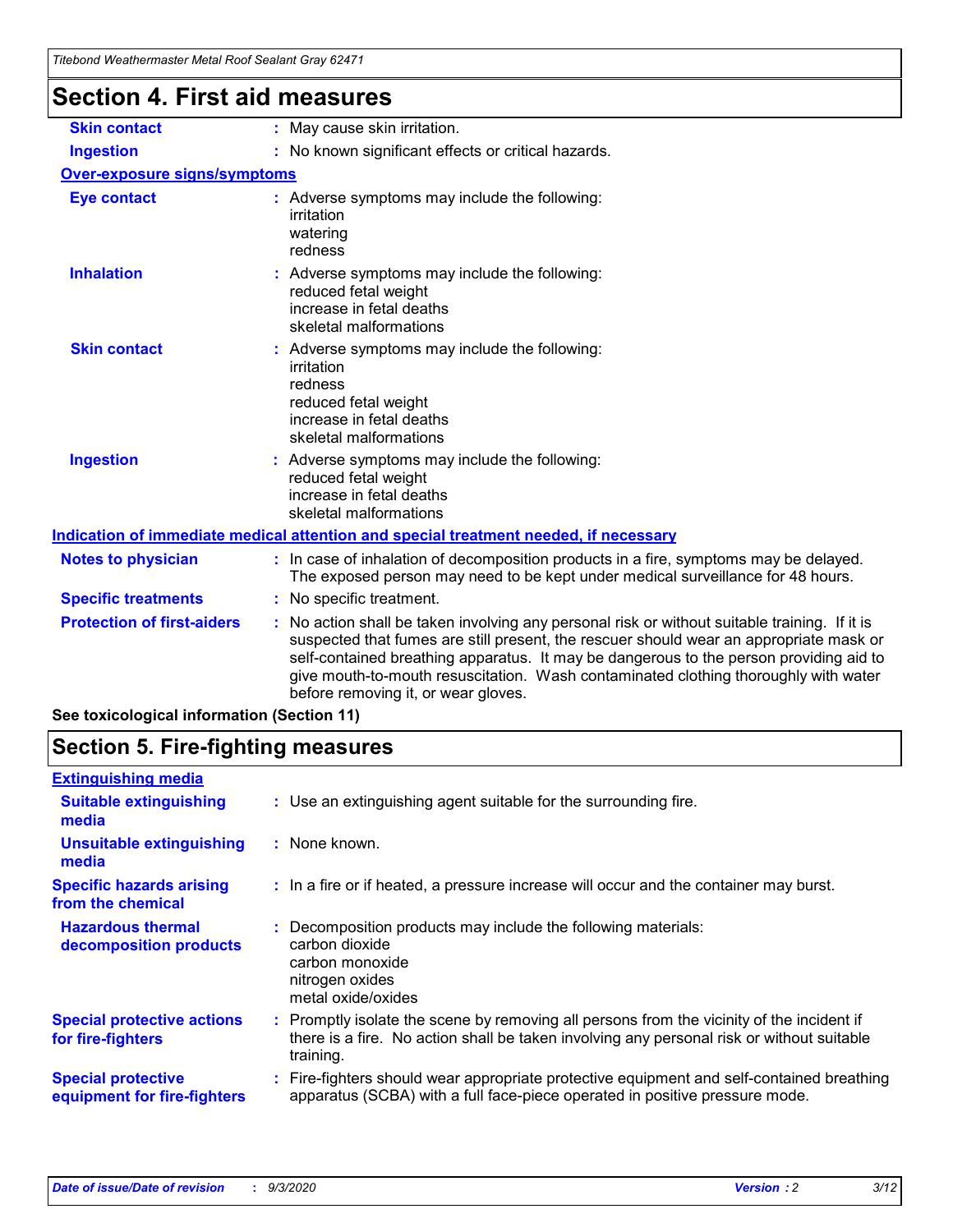## **Section 6. Accidental release measures**

|                                                              | Personal precautions, protective equipment and emergency procedures                                                                                                                                                                                                                                                                                                                                                                                                                                                                                                                                                                                                                                          |  |  |  |
|--------------------------------------------------------------|--------------------------------------------------------------------------------------------------------------------------------------------------------------------------------------------------------------------------------------------------------------------------------------------------------------------------------------------------------------------------------------------------------------------------------------------------------------------------------------------------------------------------------------------------------------------------------------------------------------------------------------------------------------------------------------------------------------|--|--|--|
| For non-emergency<br>personnel                               | : No action shall be taken involving any personal risk or without suitable training.<br>Evacuate surrounding areas. Keep unnecessary and unprotected personnel from<br>entering. Do not touch or walk through spilled material. Avoid breathing vapor or mist.<br>Provide adequate ventilation. Wear appropriate respirator when ventilation is<br>inadequate. Put on appropriate personal protective equipment.                                                                                                                                                                                                                                                                                             |  |  |  |
| For emergency responders                                     | : If specialized clothing is required to deal with the spillage, take note of any information in<br>Section 8 on suitable and unsuitable materials. See also the information in "For non-<br>emergency personnel".                                                                                                                                                                                                                                                                                                                                                                                                                                                                                           |  |  |  |
| <b>Environmental precautions</b>                             | : Avoid dispersal of spilled material and runoff and contact with soil, waterways, drains<br>and sewers. Inform the relevant authorities if the product has caused environmental<br>pollution (sewers, waterways, soil or air).                                                                                                                                                                                                                                                                                                                                                                                                                                                                              |  |  |  |
| <b>Methods and materials for containment and cleaning up</b> |                                                                                                                                                                                                                                                                                                                                                                                                                                                                                                                                                                                                                                                                                                              |  |  |  |
| <b>Small spill</b>                                           | : Stop leak if without risk. Move containers from spill area. Dilute with water and mop up<br>if water-soluble. Alternatively, or if water-insoluble, absorb with an inert dry material and<br>place in an appropriate waste disposal container. Dispose of via a licensed waste<br>disposal contractor.                                                                                                                                                                                                                                                                                                                                                                                                     |  |  |  |
| <b>Large spill</b>                                           | : Stop leak if without risk. Move containers from spill area. Approach release from<br>upwind. Prevent entry into sewers, water courses, basements or confined areas. Wash<br>spillages into an effluent treatment plant or proceed as follows. Contain and collect<br>spillage with non-combustible, absorbent material e.g. sand, earth, vermiculite or<br>diatomaceous earth and place in container for disposal according to local regulations<br>(see Section 13). Dispose of via a licensed waste disposal contractor. Contaminated<br>absorbent material may pose the same hazard as the spilled product. Note: see<br>Section 1 for emergency contact information and Section 13 for waste disposal. |  |  |  |

## **Section 7. Handling and storage**

### **Precautions for safe handling**

| <b>Protective measures</b>                                                       | : Put on appropriate personal protective equipment (see Section 8). Persons with a<br>history of skin sensitization problems should not be employed in any process in which<br>this product is used. Avoid exposure - obtain special instructions before use. Avoid<br>exposure during pregnancy. Do not handle until all safety precautions have been read<br>and understood. Do not get in eyes or on skin or clothing. Do not ingest. Avoid<br>breathing vapor or mist. If during normal use the material presents a respiratory hazard,<br>use only with adequate ventilation or wear appropriate respirator. Keep in the original<br>container or an approved alternative made from a compatible material, kept tightly<br>closed when not in use. Empty containers retain product residue and can be hazardous.<br>Do not reuse container. |
|----------------------------------------------------------------------------------|--------------------------------------------------------------------------------------------------------------------------------------------------------------------------------------------------------------------------------------------------------------------------------------------------------------------------------------------------------------------------------------------------------------------------------------------------------------------------------------------------------------------------------------------------------------------------------------------------------------------------------------------------------------------------------------------------------------------------------------------------------------------------------------------------------------------------------------------------|
| <b>Advice on general</b><br>occupational hygiene                                 | : Eating, drinking and smoking should be prohibited in areas where this material is<br>handled, stored and processed. Workers should wash hands and face before eating,<br>drinking and smoking. Remove contaminated clothing and protective equipment before<br>entering eating areas. See also Section 8 for additional information on hygiene<br>measures.                                                                                                                                                                                                                                                                                                                                                                                                                                                                                    |
| <b>Conditions for safe storage,</b><br>including any<br><i>incompatibilities</i> | Store between the following temperatures: 0 to $120^{\circ}$ C (32 to $248^{\circ}$ F). Store in<br>accordance with local regulations. Store in original container protected from direct<br>sunlight in a dry, cool and well-ventilated area, away from incompatible materials (see<br>Section 10) and food and drink. Store locked up. Keep container tightly closed and<br>sealed until ready for use. Containers that have been opened must be carefully<br>resealed and kept upright to prevent leakage. Do not store in unlabeled containers.<br>Use appropriate containment to avoid environmental contamination. See Section 10 for<br>incompatible materials before handling or use.                                                                                                                                                     |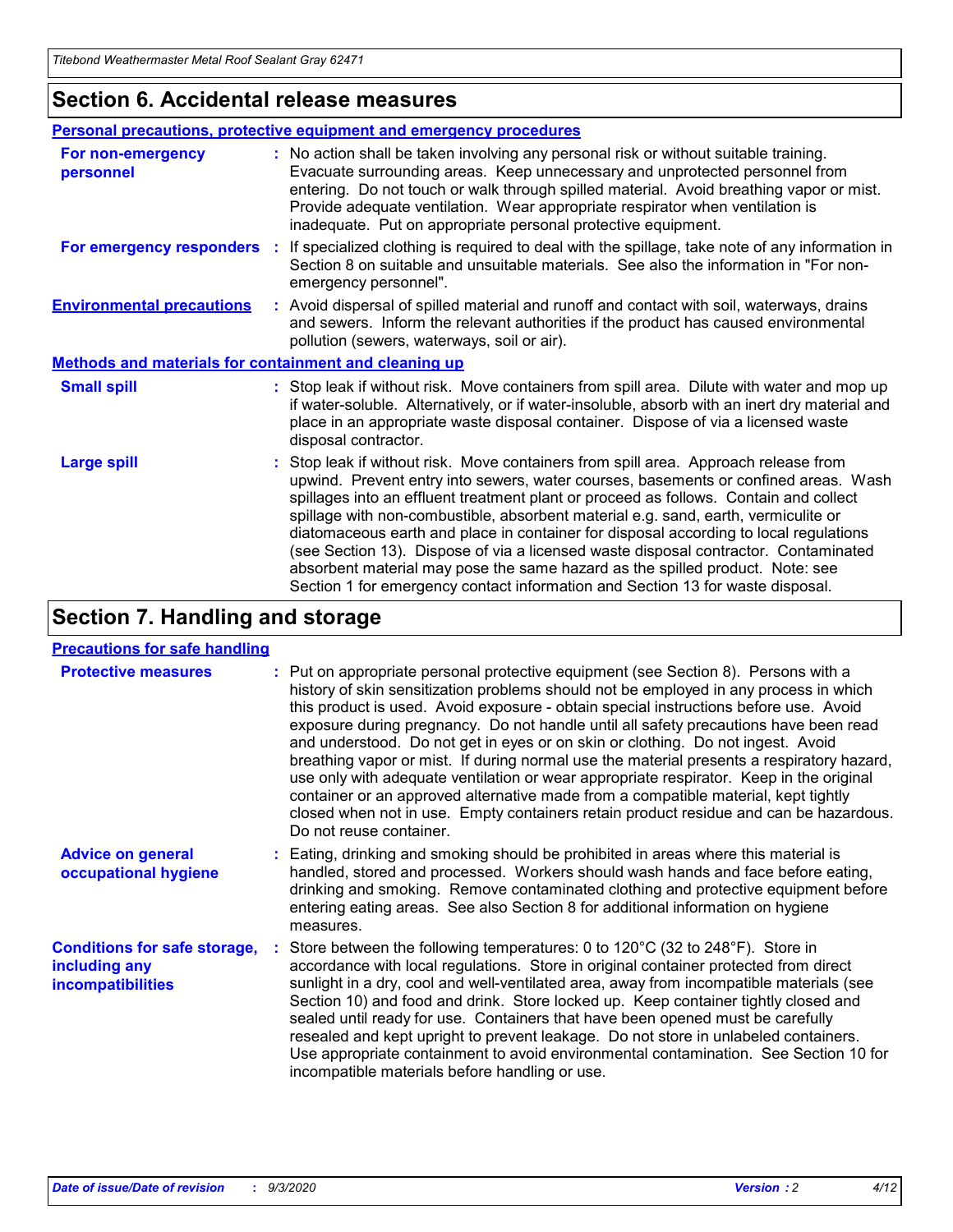## **Section 8. Exposure controls/personal protection**

### **Control parameters**

### **Occupational exposure limits**

| <b>Ingredient name</b>                               |    |                        | <b>Exposure limits</b>                                                                                                                                                                                                                                                                                                                                                                                                                                                                                                                                                                                                 |
|------------------------------------------------------|----|------------------------|------------------------------------------------------------------------------------------------------------------------------------------------------------------------------------------------------------------------------------------------------------------------------------------------------------------------------------------------------------------------------------------------------------------------------------------------------------------------------------------------------------------------------------------------------------------------------------------------------------------------|
| 3-aminopropyltriethoxysilane<br>Dibutyltin dilaurate |    |                        | None.<br>ACGIH TLV (United States, 3/2020). Absorbed through skin.<br>Notes: as Sn<br>TWA: $0.1 \text{ mg/m}^3$ , (as Sn) 8 hours.<br>STEL: 0.2 mg/m <sup>3</sup> , (as Sn) 15 minutes.<br>NIOSH REL (United States, 10/2016). Absorbed through skin.<br>Notes: as Sn<br>TWA: 0.1 mg/m <sup>3</sup> , (as Sn) 10 hours.<br>OSHA PEL (United States, 5/2018). Notes: as Sn<br>TWA: 0.1 mg/m <sup>3</sup> , (as Sn) 8 hours.<br>OSHA PEL 1989 (United States, 3/1989). Absorbed through skin.<br>Notes: measured as Sn<br>TWA: 0.1 mg/m <sup>3</sup> , (measured as Sn) 8 hours. Form: Organic                           |
| <b>Appropriate engineering</b><br>controls           |    |                        | : If user operations generate dust, fumes, gas, vapor or mist, use process enclosures,<br>local exhaust ventilation or other engineering controls to keep worker exposure to<br>airborne contaminants below any recommended or statutory limits.                                                                                                                                                                                                                                                                                                                                                                       |
| <b>Environmental exposure</b><br>controls            |    |                        | Emissions from ventilation or work process equipment should be checked to ensure<br>they comply with the requirements of environmental protection legislation. In some<br>cases, fume scrubbers, filters or engineering modifications to the process equipment<br>will be necessary to reduce emissions to acceptable levels.                                                                                                                                                                                                                                                                                          |
| <b>Individual protection measures</b>                |    |                        |                                                                                                                                                                                                                                                                                                                                                                                                                                                                                                                                                                                                                        |
| <b>Hygiene measures</b>                              |    |                        | : Wash hands, forearms and face thoroughly after handling chemical products, before<br>eating, smoking and using the lavatory and at the end of the working period.<br>Appropriate techniques should be used to remove potentially contaminated clothing.<br>Contaminated work clothing should not be allowed out of the workplace. Wash<br>contaminated clothing before reusing. Ensure that eyewash stations and safety<br>showers are close to the workstation location.                                                                                                                                            |
| <b>Eye/face protection</b>                           |    |                        | Safety eyewear complying with an approved standard should be used when a risk<br>assessment indicates this is necessary to avoid exposure to liquid splashes, mists,<br>gases or dusts. If contact is possible, the following protection should be worn, unless<br>the assessment indicates a higher degree of protection: chemical splash goggles.                                                                                                                                                                                                                                                                    |
| <b>Skin protection</b>                               |    |                        |                                                                                                                                                                                                                                                                                                                                                                                                                                                                                                                                                                                                                        |
| <b>Hand protection</b>                               |    |                        | : Chemical-resistant, impervious gloves complying with an approved standard should be<br>worn at all times when handling chemical products if a risk assessment indicates this is<br>necessary. Considering the parameters specified by the glove manufacturer, check<br>during use that the gloves are still retaining their protective properties. It should be<br>noted that the time to breakthrough for any glove material may be different for different<br>glove manufacturers. In the case of mixtures, consisting of several substances, the<br>protection time of the gloves cannot be accurately estimated. |
| <b>Body protection</b>                               |    | handling this product. | Personal protective equipment for the body should be selected based on the task being<br>performed and the risks involved and should be approved by a specialist before                                                                                                                                                                                                                                                                                                                                                                                                                                                |
| <b>Other skin protection</b>                         |    |                        | : Appropriate footwear and any additional skin protection measures should be selected<br>based on the task being performed and the risks involved and should be approved by a<br>specialist before handling this product.                                                                                                                                                                                                                                                                                                                                                                                              |
| <b>Respiratory protection</b>                        | ÷. | aspects of use.        | Based on the hazard and potential for exposure, select a respirator that meets the<br>appropriate standard or certification. Respirators must be used according to a<br>respiratory protection program to ensure proper fitting, training, and other important                                                                                                                                                                                                                                                                                                                                                         |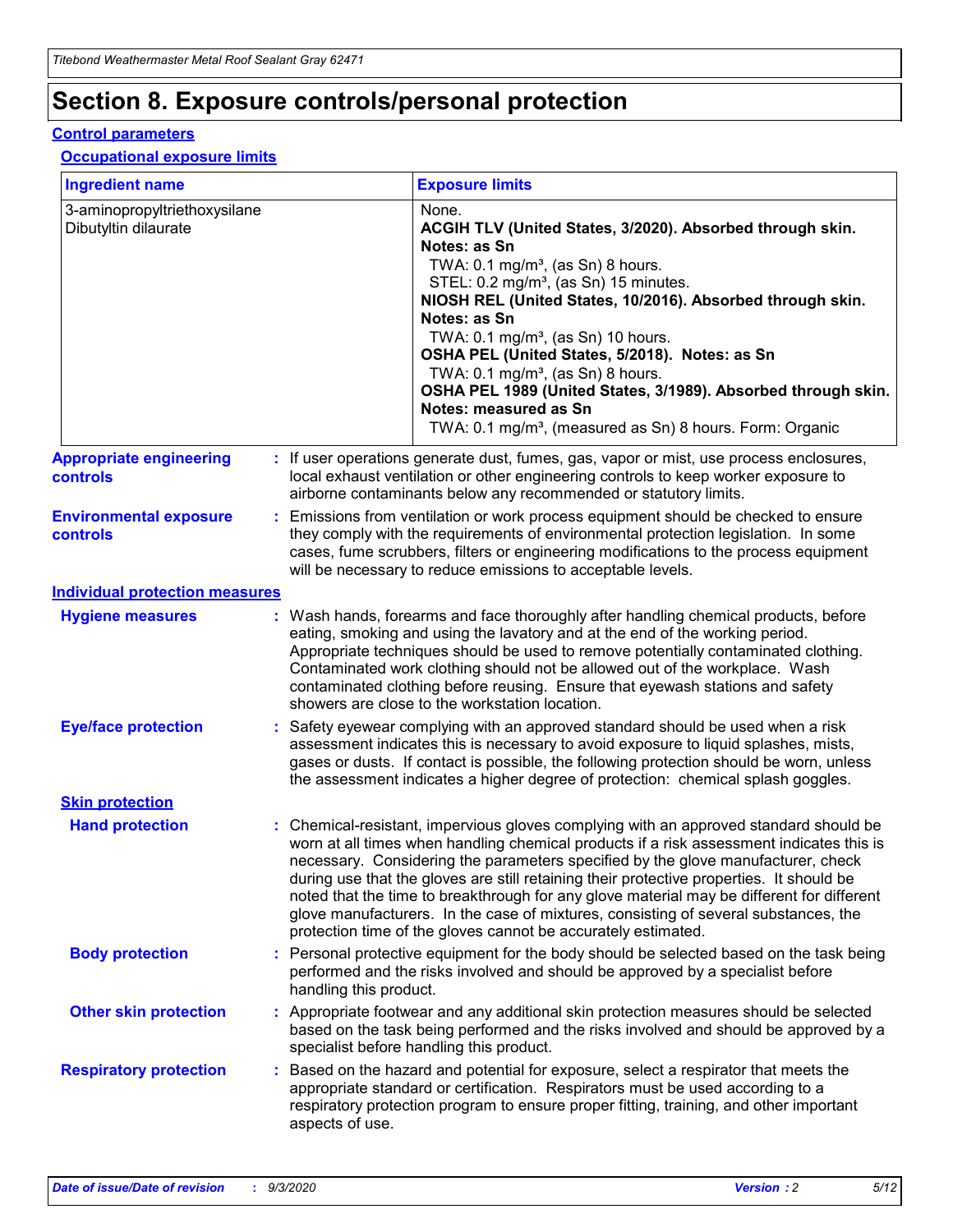## **Section 9. Physical and chemical properties**

### **Appearance**

| <b>Physical state</b>                             | : Liquid. [Paste.]                                              |
|---------------------------------------------------|-----------------------------------------------------------------|
| <b>Color</b>                                      | Gray.                                                           |
| Odor                                              | Characteristic.                                                 |
| <b>Odor threshold</b>                             | Not available.                                                  |
| рH                                                | Not applicable.                                                 |
| <b>Melting point</b>                              | : Not available.                                                |
| <b>Boiling point</b>                              | >200°C (>392°F)                                                 |
| <b>Flash point</b>                                | Closed cup: >200°C (>392°F) [Setaflash.]                        |
| <b>Evaporation rate</b>                           | $:$ >1 (butyl acetate = 1)                                      |
| <b>Flammability (solid, gas)</b>                  | : Not available.                                                |
| Lower and upper explosive<br>(flammable) limits   | : Not available.                                                |
| <b>VOC (less water, less)</b><br>exempt solvents) | : 0 g/l                                                         |
| <b>Volatility</b>                                 | $: 0\%$ (w/w)                                                   |
| <b>Vapor density</b>                              | Not available.                                                  |
| <b>Relative density</b>                           | $\mathbf{1}$ $\mathbf{\sqrt{432}}$                              |
| <b>Solubility</b>                                 | Insoluble in the following materials: cold water and hot water. |
| <b>Solubility in water</b>                        | Not available.                                                  |
| <b>Partition coefficient: n-</b><br>octanol/water | $:$ Not available.                                              |
| <b>Auto-ignition temperature</b>                  | : Not available.                                                |
| <b>Decomposition temperature</b>                  | : Not available.                                                |
| <b>Viscosity</b>                                  | $:$ Not available.                                              |

## **Section 10. Stability and reactivity**

| <b>Reactivity</b>                            |    | : No specific test data related to reactivity available for this product or its ingredients.            |
|----------------------------------------------|----|---------------------------------------------------------------------------------------------------------|
| <b>Chemical stability</b>                    |    | : The product is stable.                                                                                |
| <b>Possibility of hazardous</b><br>reactions |    | : Under normal conditions of storage and use, hazardous reactions will not occur.                       |
| <b>Conditions to avoid</b>                   |    | : No specific data.                                                                                     |
| <b>Incompatible materials</b>                | ٠. | No specific data.                                                                                       |
| <b>Hazardous decomposition</b><br>products   | ÷. | Under normal conditions of storage and use, hazardous decomposition products should<br>not be produced. |

## **Section 11. Toxicological information**

## **Information on toxicological effects**

## **Acute toxicity**

| <b>Product/ingredient name</b> | <b>Result</b>           | <b>Species</b> | <b>Dose</b>                | <b>Exposure</b> |
|--------------------------------|-------------------------|----------------|----------------------------|-----------------|
| 3-aminopropyltriethoxysilane   | <b>ILD50 Dermal</b>     | Rabbit         | 4.29 g/kg                  |                 |
| Dibutyltin dilaurate           | ILD50 Oral<br>LD50 Oral | Rat<br>Rat     | $1.57$ g/kg<br>175 $mg/kg$ |                 |
|                                |                         |                |                            |                 |

**Irritation/Corrosion**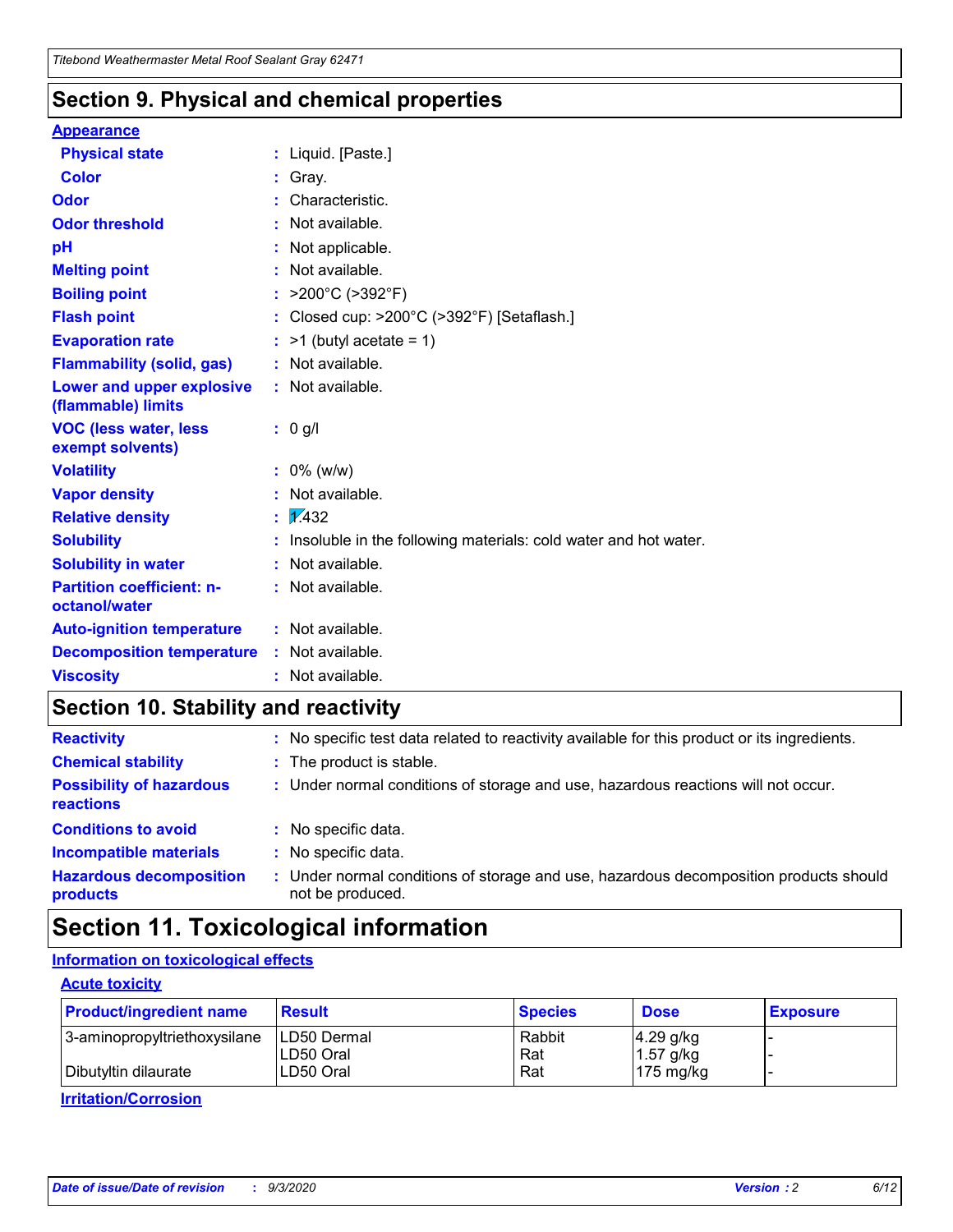## **Section 11. Toxicological information**

| <b>Product/ingredient name</b> | <b>Result</b>                 | <b>Species</b> | <b>Score</b> | <b>Exposure</b>    | <b>Observation</b>       |
|--------------------------------|-------------------------------|----------------|--------------|--------------------|--------------------------|
| 3-aminopropyltriethoxysilane   | Eyes - Mild irritant          | Rabbit         |              | $100 \text{ mg}$   |                          |
|                                | Eyes - Severe irritant        | Rabbit         |              | 24 hours 750       |                          |
|                                |                               |                |              | ug                 |                          |
|                                | <b>Skin - Severe irritant</b> | Rabbit         |              | 24 hours 5         | $\overline{\phantom{0}}$ |
| Dibutyltin dilaurate           | Eyes - Moderate irritant      | Rabbit         |              | mg<br>24 hours 100 |                          |
|                                |                               |                |              | mg                 |                          |
|                                | Skin - Severe irritant        | Rabbit         |              | 500 mg             | -                        |

## **Sensitization**

Not available.

## **Mutagenicity**

Not available.

### **Carcinogenicity**

Not available.

### **Reproductive toxicity**

Not available.

### **Teratogenicity**

Not available.

## **Specific target organ toxicity (single exposure)**

Not available.

### **Specific target organ toxicity (repeated exposure)**

| <b>Name</b>                                                                  |                                                                            | <b>Category</b>                                     | <b>Route of</b><br>exposure  | <b>Target organs</b> |  |
|------------------------------------------------------------------------------|----------------------------------------------------------------------------|-----------------------------------------------------|------------------------------|----------------------|--|
| Dibutyltin dilaurate                                                         |                                                                            | Category 1                                          | $\qquad \qquad \blacksquare$ | respiratory system   |  |
| <b>Aspiration hazard</b><br>Not available.                                   |                                                                            |                                                     |                              |                      |  |
| <b>Information on the likely</b><br>routes of exposure                       | : Not available.                                                           |                                                     |                              |                      |  |
| <b>Potential acute health effects</b>                                        |                                                                            |                                                     |                              |                      |  |
| Eye contact                                                                  | : May cause eye irritation.                                                |                                                     |                              |                      |  |
| <b>Inhalation</b>                                                            |                                                                            | : No known significant effects or critical hazards. |                              |                      |  |
| <b>Skin contact</b>                                                          |                                                                            | : May cause skin irritation.                        |                              |                      |  |
| <b>Ingestion</b>                                                             |                                                                            | : No known significant effects or critical hazards. |                              |                      |  |
| Symptoms related to the physical, chemical and toxicological characteristics |                                                                            |                                                     |                              |                      |  |
| <b>Eye contact</b>                                                           | irritation<br>watering<br>redness                                          | : Adverse symptoms may include the following:       |                              |                      |  |
| <b>Inhalation</b>                                                            | reduced fetal weight<br>increase in fetal deaths<br>skeletal malformations | : Adverse symptoms may include the following:       |                              |                      |  |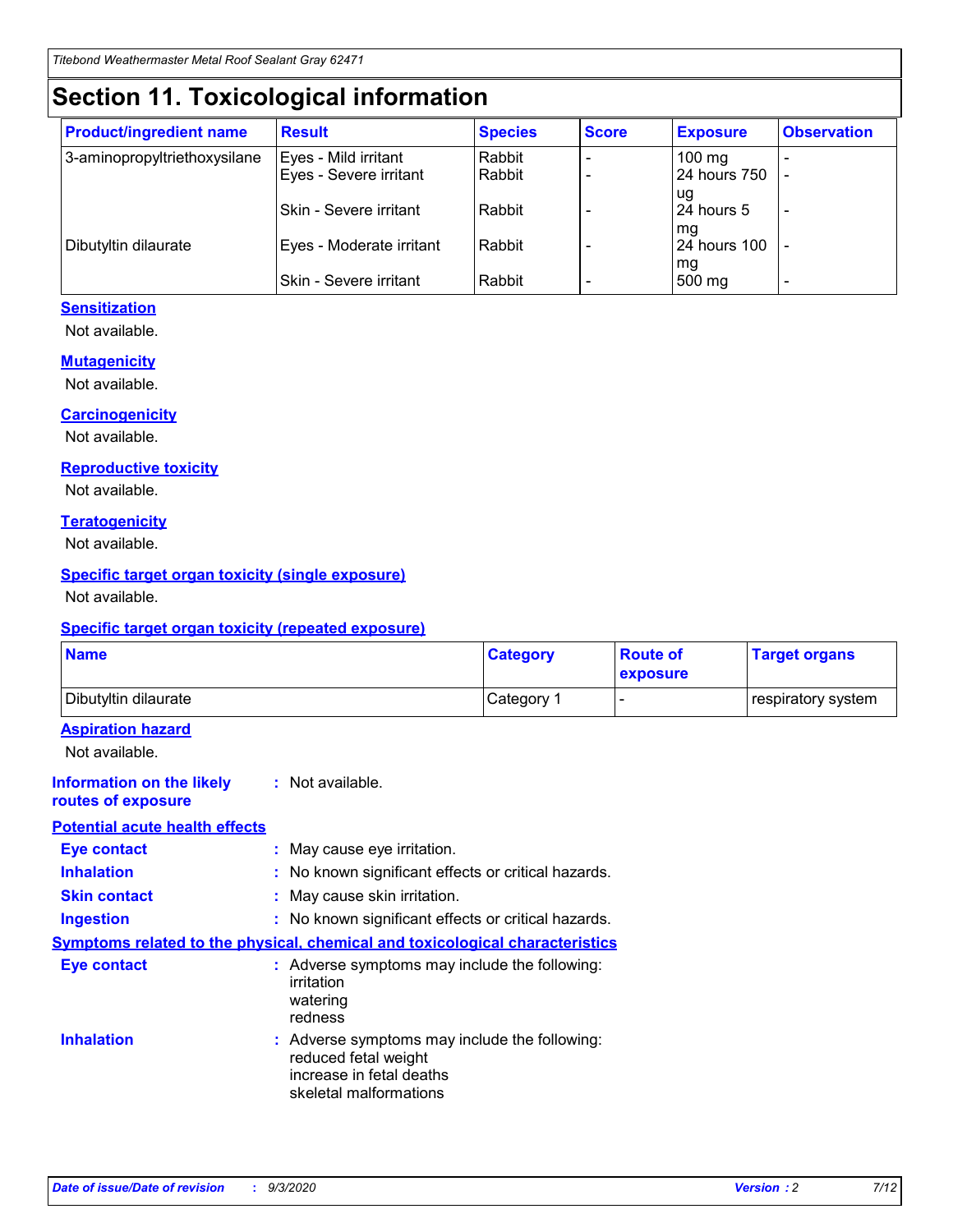*Titebond Weathermaster Metal Roof Sealant Gray 62471*

## **Section 11. Toxicological information**

| <b>Skin contact</b>                     | : Adverse symptoms may include the following:<br>irritation<br>redness<br>reduced fetal weight<br>increase in fetal deaths<br>skeletal malformations |
|-----------------------------------------|------------------------------------------------------------------------------------------------------------------------------------------------------|
| <b>Ingestion</b>                        | : Adverse symptoms may include the following:<br>reduced fetal weight<br>increase in fetal deaths<br>skeletal malformations                          |
|                                         | Delayed and immediate effects and also chronic effects from short and long term exposure                                                             |
| <b>Short term exposure</b>              |                                                                                                                                                      |
| <b>Potential immediate</b><br>effects   | : Not available.                                                                                                                                     |
| <b>Potential delayed effects</b>        | : Not available.                                                                                                                                     |
| <b>Long term exposure</b>               |                                                                                                                                                      |
| <b>Potential immediate</b><br>effects   | : Not available.                                                                                                                                     |
| <b>Potential delayed effects</b>        | : Not available.                                                                                                                                     |
| <b>Potential chronic health effects</b> |                                                                                                                                                      |
| Not available.                          |                                                                                                                                                      |
| <b>General</b>                          | : Once sensitized, a severe allergic reaction may occur when subsequently exposed to<br>very low levels.                                             |
| <b>Carcinogenicity</b>                  | : No known significant effects or critical hazards.                                                                                                  |
| <b>Mutagenicity</b>                     | : No known significant effects or critical hazards.                                                                                                  |
| <b>Teratogenicity</b>                   | May damage the unborn child.                                                                                                                         |
| <b>Developmental effects</b>            | : No known significant effects or critical hazards.                                                                                                  |
| <b>Fertility effects</b>                | : May damage fertility.                                                                                                                              |
| <b>Numerical measures of toxicity</b>   |                                                                                                                                                      |
| <b>Acute toxicity estimates</b>         |                                                                                                                                                      |
| الملحلة والمستحقق فالمرابط              |                                                                                                                                                      |

Not available.

## **Section 12. Ecological information**

## **Toxicity**

| <b>Product/ingredient name</b> | <b>Result</b>                                       | <b>Species</b>               | <b>Exposure</b>       |
|--------------------------------|-----------------------------------------------------|------------------------------|-----------------------|
| Dibutyltin dilaurate           | $ CC50>3$ mg/l<br>Chronic EC10 > 2 mg/l Fresh water | Algae<br>Algae - Desmodesmus | 72 hours<br>196 hours |
|                                |                                                     | <b>I</b> subspicatus         |                       |

## **Persistence and degradability**

| <b>Product/ingredient name</b> | <b>Test</b>                                                                    | <b>Result</b>  |                   | <b>Dose</b> | <b>Inoculum</b>         |
|--------------------------------|--------------------------------------------------------------------------------|----------------|-------------------|-------------|-------------------------|
| Dibutyltin dilaurate           | OECD 301F<br>Ready<br>Biodegradability -<br>Manometric<br>Respirometry<br>Test | 23 % - 28 days |                   |             |                         |
| <b>Product/ingredient name</b> | <b>Aquatic half-life</b>                                                       |                | <b>Photolysis</b> |             | <b>Biodegradability</b> |
| Dibutyltin dilaurate           |                                                                                |                |                   |             | <b>Inherent</b>         |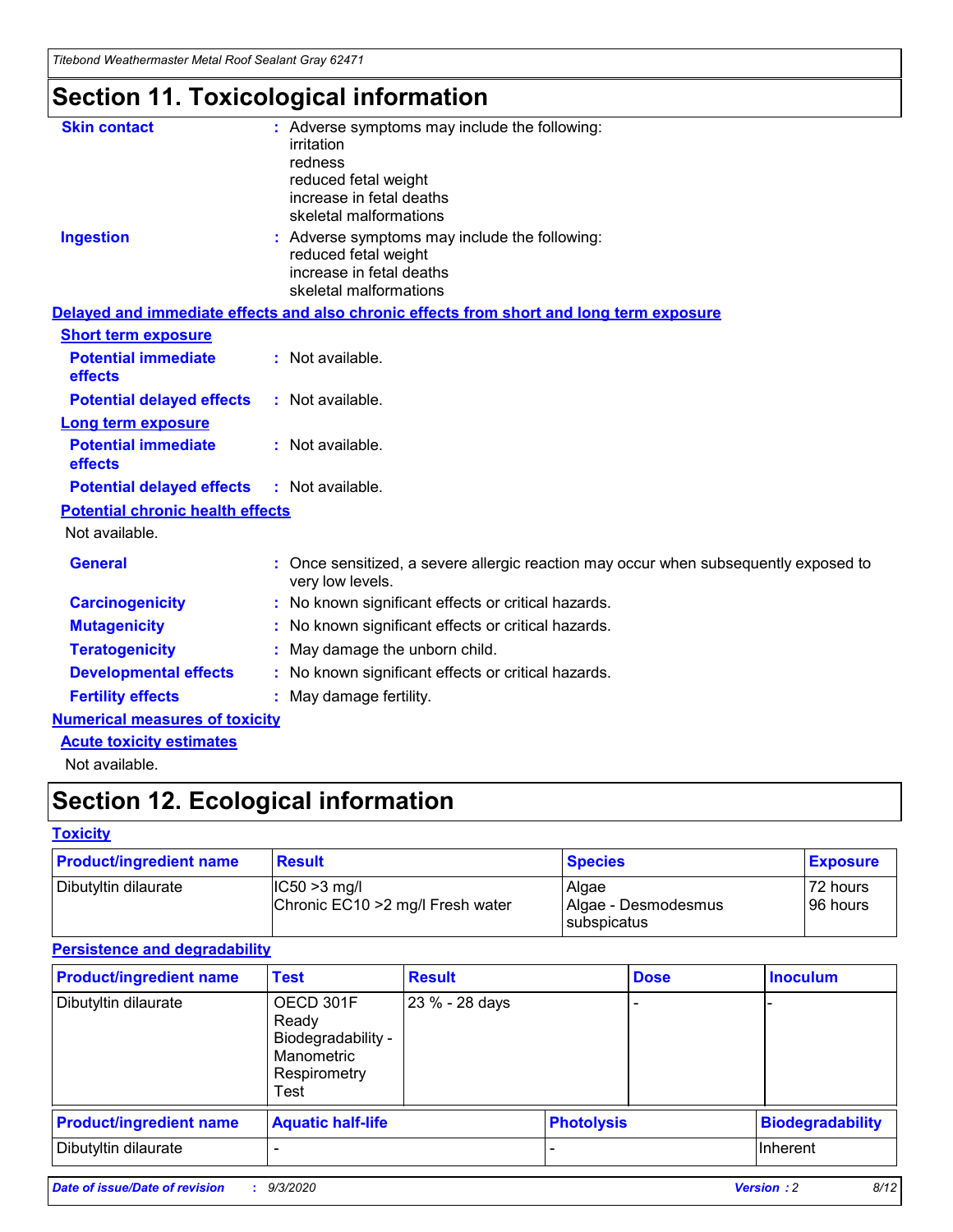## **Section 12. Ecological information**

#### **Bioaccumulative potential**

| <b>Product/ingredient name</b> | $\mathsf{LogP}_\mathsf{ow}$ | <b>BCF</b> | <b>Potential</b> |
|--------------------------------|-----------------------------|------------|------------------|
| 3-aminopropyltriethoxysilane   | 1.7                         | 3.4        | low              |
| Dibutyltin dilaurate           | 4.44                        | 2.91       | low              |

#### **Mobility in soil**

| <b>Soil/water partition</b> | : Not available. |
|-----------------------------|------------------|
| <b>coefficient (Koc)</b>    |                  |

#### **Other adverse effects** : No known significant effects or critical hazards.

## **Section 13. Disposal considerations**

**Disposal methods :**

The generation of waste should be avoided or minimized wherever possible. Disposal of this product, solutions and any by-products should at all times comply with the requirements of environmental protection and waste disposal legislation and any regional local authority requirements. Dispose of surplus and non-recyclable products via a licensed waste disposal contractor. Waste should not be disposed of untreated to the sewer unless fully compliant with the requirements of all authorities with jurisdiction. Waste packaging should be recycled. Incineration or landfill should only be considered when recycling is not feasible. This material and its container must be disposed of in a safe way. Care should be taken when handling emptied containers that have not been cleaned or rinsed out. Empty containers or liners may retain some product residues. Avoid dispersal of spilled material and runoff and contact with soil, waterways, drains and sewers.

## **Section 14. Transport information**

|                                      | <b>DOT</b><br><b>Classification</b> | <b>TDG</b><br><b>Classification</b> | <b>Mexico</b><br><b>Classification</b> | <b>ADR/RID</b>           | <b>IMDG</b>              | <b>IATA</b>    |
|--------------------------------------|-------------------------------------|-------------------------------------|----------------------------------------|--------------------------|--------------------------|----------------|
| <b>UN number</b>                     | Not regulated.                      | Not regulated.                      | Not regulated.                         | Not regulated.           | Not regulated.           | Not regulated. |
| <b>UN proper</b><br>shipping name    |                                     |                                     |                                        |                          |                          |                |
| <b>Transport</b><br>hazard class(es) |                                     | $\overline{\phantom{0}}$            | $\qquad \qquad \blacksquare$           | $\overline{\phantom{0}}$ | $\overline{\phantom{0}}$ |                |
| <b>Packing group</b>                 |                                     |                                     |                                        |                          |                          |                |
| <b>Environmental</b><br>hazards      | No.                                 | No.                                 | No.                                    | No.                      | No.                      | No.            |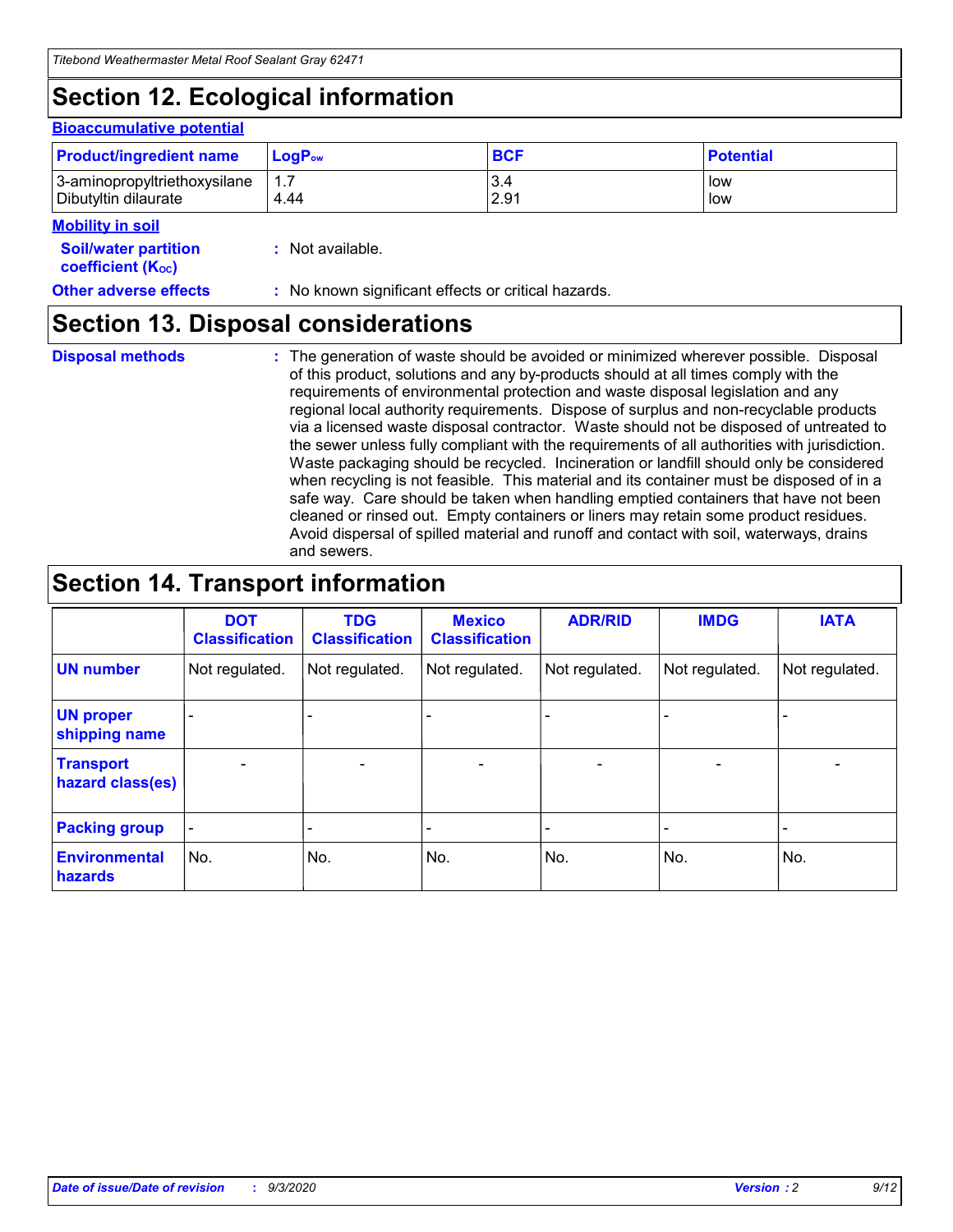## **Section 15. Regulatory information**

## **U.S. Federal regulations**

### **SARA 302/304**

### **Composition/information on ingredients**

No products were found.

| SARA 304 RQ | Not applicable. |
|-------------|-----------------|
|-------------|-----------------|

#### **SARA 311/312**

### **Classification :** EYE IRRITATION - Category 2B SKIN SENSITIZATION - Category 1 TOXIC TO REPRODUCTION - Category 1B HNOC - Product generates methanol during cure.

### **Composition/information on ingredients**

| <b>Name</b>                  | $\frac{9}{6}$ | <b>Classification</b>                                                                                                                                                                                                                                                                                      |
|------------------------------|---------------|------------------------------------------------------------------------------------------------------------------------------------------------------------------------------------------------------------------------------------------------------------------------------------------------------------|
| 3-aminopropyltriethoxysilane | $\leq$ 3      | <b>FLAMMABLE LIQUIDS - Category 4</b><br><b>ACUTE TOXICITY (oral) - Category 4</b><br><b>SKIN IRRITATION - Category 2</b><br>EYE IRRITATION - Category 2A                                                                                                                                                  |
| Dibutyltin dilaurate         | ≤0.3          | <b>ACUTE TOXICITY (oral) - Category 3</b><br>SKIN CORROSION - Category 1C<br>SERIOUS EYE DAMAGE - Category 1<br>SKIN SENSITIZATION - Category 1<br><b>GERM CELL MUTAGENICITY - Category 2</b><br>TOXIC TO REPRODUCTION - Category 1B<br>SPECIFIC TARGET ORGAN TOXICITY (REPEATED<br>EXPOSURE) - Category 1 |

### **State regulations**

**Massachusetts :**

: None of the components are listed.

**New York :** None of the components are listed. **New Jersey :** None of the components are listed.

**Pennsylvania :** None of the components are listed.

## **California Prop. 65**

WARNING: This product can expose you to methanol, which is known to the State of California to cause birth defects or other reproductive harm. For more information go to www.P65Warnings.ca.gov.

| Ingredient name | No significant risk<br>level | <b>Maximum</b><br>acceptable dosage<br><b>level</b> |
|-----------------|------------------------------|-----------------------------------------------------|
| methanol        |                              | Yes.                                                |

### **International regulations**

**Chemical Weapon Convention List Schedules I, II & III Chemicals** Not listed.

## **Montreal Protocol**

Not listed.

**Stockholm Convention on Persistent Organic Pollutants**

Not listed.

## **UNECE Aarhus Protocol on POPs and Heavy Metals** Not listed.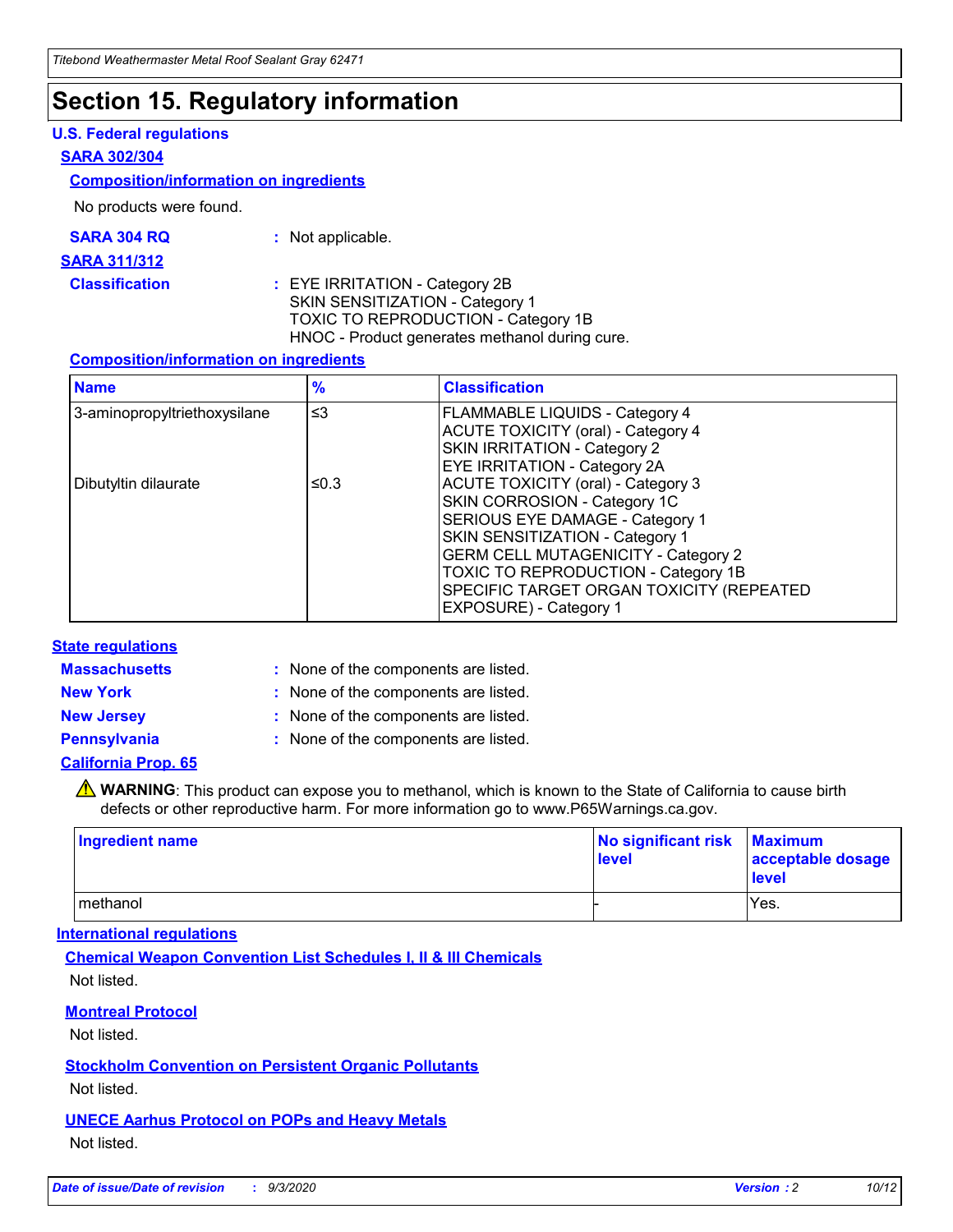## **Section 15. Regulatory information**

### **Inventory list**

- 
- **China :** Not determined.

**United States TSCA 8(b) inventory**

**:** All components are active or exempted.

## **Section 16. Other information**





**Caution: HMIS® ratings are based on a 0-4 rating scale, with 0 representing minimal hazards or risks, and 4 representing significant hazards or risks. Although HMIS® ratings and the associated label are not required on SDSs or products leaving a facility under 29 CFR 1910.1200, the preparer may choose to provide them. HMIS® ratings are to be used with a fully implemented HMIS® program. HMIS® is a registered trademark and service mark of the American Coatings Association, Inc.**

**The customer is responsible for determining the PPE code for this material. For more information on HMIS® Personal Protective Equipment (PPE) codes, consult the HMIS® Implementation Manual.**

**National Fire Protection Association (U.S.A.)**



**Reprinted with permission from NFPA 704-2001, Identification of the Hazards of Materials for Emergency Response Copyright ©1997, National Fire Protection Association, Quincy, MA 02269. This reprinted material is not the complete and official position of the National Fire Protection Association, on the referenced subject which is represented only by the standard in its entirety.**

**Copyright ©2001, National Fire Protection Association, Quincy, MA 02269. This warning system is intended to be interpreted and applied only by properly trained individuals to identify fire, health and reactivity hazards of chemicals. The user is referred to certain limited number of chemicals with recommended classifications in NFPA 49 and NFPA 325, which would be used as a guideline only. Whether the chemicals are classified by NFPA or not, anyone using the 704 systems to classify chemicals does so at their own risk.**

### **Procedure used to derive the classification**

| <b>Classification</b>                                                                                         | <b>Justification</b>                                  |
|---------------------------------------------------------------------------------------------------------------|-------------------------------------------------------|
| <b>EYE IRRITATION - Category 2B</b><br>SKIN SENSITIZATION - Category 1<br>TOXIC TO REPRODUCTION - Category 1B | Expert judgment<br>Expert judgment<br>Expert judgment |
| <b>History</b>                                                                                                |                                                       |

| .                                 |             |
|-----------------------------------|-------------|
| <b>Date of printing</b>           | : 4/22/2022 |
| Date of issue/Date of<br>revision | : 9/3/2020  |
| Date of previous issue            | : 9/3/2020  |
| <b>Version</b>                    | $\cdot$ 2   |
|                                   |             |